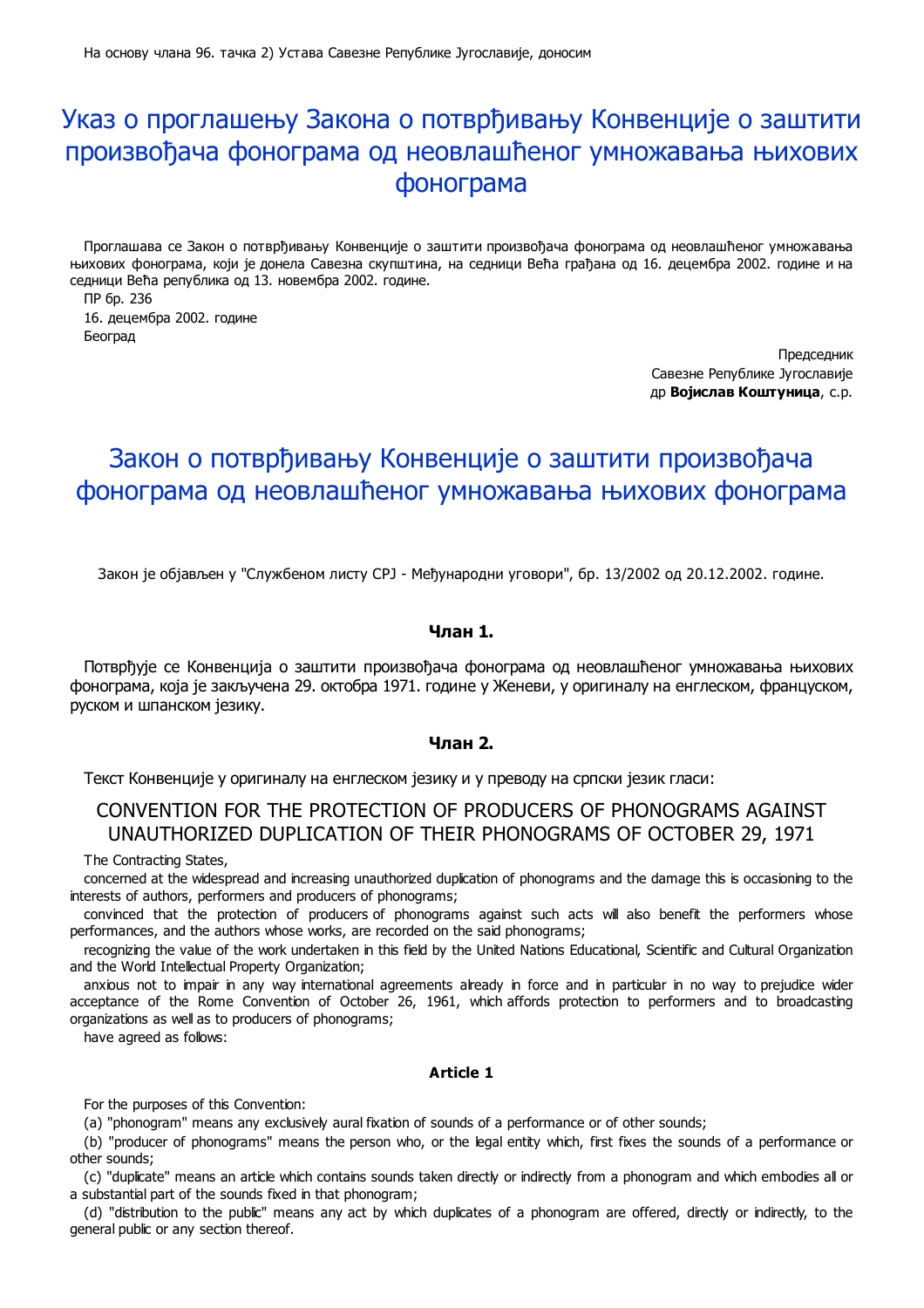# **Article 2**

Each Contracting State shall protect producers of phonograms who are nationals of other Contracting States against the making of duplicates without the consent of the producer and against the importation of such duplicates, provided that any such making or importation is for the purpose of distribution to the public, and against the distribution of such duplicates to the public.

### **Article 3**

The means by which this Convention is implemented shall be a matter for the domestic law of each Contracting State and shall include one or more of the following: protection by means of the grant of a copyright or other specific right; protection by means of the law relating to unfair competition; protection by means of penal sanctions.

# **Article 4**

The duration of the protection given shall be a matter for the domestic law of each Contracting State. However, if the domestic law prescribes a specific duration for the protection, that duration shall not be less than twenty years from the end either of the year in which the sounds embodied in the phonogram were first fixed or of the year in which the phonogram was first published.

## **Article 5**

If, as a condition of protecting the producers of phonograms, a Contracting State, under its domestic law, requires compliance with formalities, these shall be considered as fulfilled if all the authorized duplicates of the phonogram distributed to the public or their containers bear a notice consisting of the symbol (P), accompanied by the year date of the first publication, placed in such manner as to give reasonable notice of claim of protection; and, if the duplicates or their containers do not identify the producer, his successor in title or the exclusive licensee (by carrying his name, trademark or other appropriate designation), the notice shall also include the name of the producer, his successor in title or the exclusive licensee.

## **Article 6**

Any Contracting State which affords protection by means of copyright or other specific right, or protection by means of penal sanctions, may in its domestic law provide, with regard to the protection of producers of phonograms, the same kinds of limitations as are permitted with respect to the protection of authors of literary and artistic works. However, no compulsory licenses may be permitted unless all of the following conditions are met:

(a) the duplication is for use solely for the purpose of teaching or scientific research;

(b) the license shall be valid for duplication only within the territory of the Contracting State whose competent authority has granted the license and shall not extend to the export of duplicates;

(c) the duplication made under the license gives rise to an equitable remuneration fixed by the said authority taking into account, inter alia, the number of duplicates which will be made.

### **Article 7**

(1) This Convention shall in no way be interpreted to limit or prejudice the protection otherwise secured to authors, to performers, to producers of phonograms or to broadcasting organizations under any domestic law or international agreement.

(2) It shall be a matter for the domestic law of each Contracting State to determine the extent, if any, to which performers whose performances are fixed in a phonogram are entitled to enjoy protection and the conditions for enjoying any such protection.

(3) No Contracting State shall be required to apply the provisions of this Convention to any phonogram fixed before this Convention entered into force with respect to that State.

(4) Any Contracting State which, on October 29, 1971, affords protection to producers of phonograms solely on the basis of the place of first fixation may, by a notification deposited with the Director General of the World Intellectual Property Organization, declare that it will apply this criterion instead of the criterion of the nationality of the producer.

### **Article 8**

(1) The International Bureau of the World Intellectual Property Organization shall assemble and publish information concerning the protection of phonograms. Each Contracting State shall promptly communicate to the International Bureau all new laws and official texts on this subject.

(2) The International Bureau shall, on request, furnish information to any Contracting State on matters concerning this Convention, and shall conduct studies and provide services designed to facilitate the protection provided for therein.

(3) The International Bureau shall exercise the functions enumerated in paragraph (1) and paragraph (2) above in cooperation, for matters within their respective competence, with the United Nations Educational, Scientific and Cultural Organizations and the International Labour Organization.

# **Article 9**

(1) This Convention shall be deposited with the Secretary-General of the United Nations. It shall be open until April 30, 1972, for signature by any State that is a member of the United Nations, any of the Specialized Agencies brought into relationship with the United Nations, or the International Atomic Energy Agency, or is a party to the Statute of the International Court of Justice.

(2) This Convention shall be subject to ratification or acceptance by the signatory States. It shall be open for accession by any State referred to in paragraph (1) of this Article.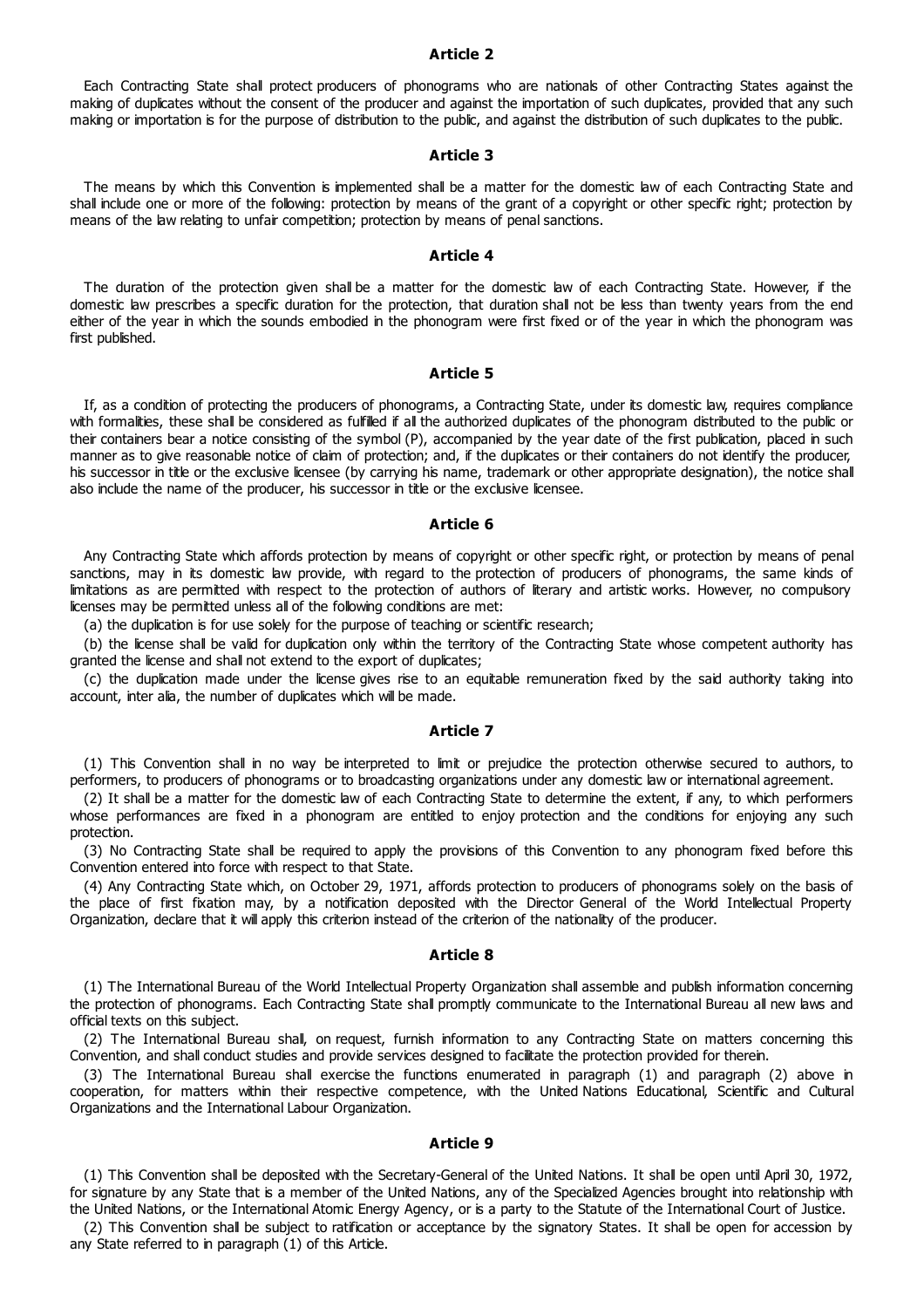(3) Instruments of ratification, acceptance or accession shall be deposited with the Secretary-General of the United Nations. (4) It is understood that, at the time a State becomes bound by this Convention, it will be in a position in accordance with its domestic law to give effect to the provisions of the Convention.

# **Article 10**

No reservations to this Convention are permitted.

# **Article 11**

(1) This Convention shall enter into force three months after deposit of the fifth instrument of ratification, acceptance or accession.

(2) For each State ratifying, accepting or acceding to this Convention after the deposit of the fifth instrument of ratification, acceptance or accession, the Convention shall enter into force three months after the date on which the Director General of the World Intellectual Property Organization informs the States, in accordance with Article 13(4), of the deposit of its instrument.

(3) Any State may, at the time of ratification, acceptance or accession or at any later date, declare by notification addressed to the Secretary-General of the United Nations that this Convention shall apply to all or any one of the territories for whose international affairs it is responsible. This notification will take effect three months after the date on which it is received.

(4) However, the preceding paragraph may in no way be understood as implying the recognition or tacit acceptance by a Contracting State of the factual situation concerning a territory to which this Convention is made applicable by another Contracting State by virtue of the said paragraph.

# **Article 12**

(1) Any Contracting State may denounce this Convention, on its own behalf or on behalf of any of the territories referred to in Article 11(3), by written notification addressed to the Secretary-General of the United Nations.

(2) Denunciation shall take effect twelve months after the date on which the Secretary-General of the United Nations has received the notification.

# **Article 13**

(1) This Convention shall be signed in a single copy in English, French, Russian and Spanish, the four texts being equally authentic.

(2) Official texts shall be established by the Director General of the World Intellectual Property Organization, after consultation with the interested Governments, in the Arabic, Dutch, German, Italian and Portuguese languages.

(3) The Secretary-General of the United Nations shall notify the Director General of the World Intellectual Property Organization, the Director-General of the United Nations Educational, Scientific and Cultural Organization and the Director-General of the International Labour Office of:

(a) signatures to this Convention;

(b) the deposit of instruments of ratification, acceptance or accession;

(c) the date of entry into force of this Convention;

(d) any declaration notified pursuant to Article  $11(3)$ ;

(e) the receipt of notifications of denunciation.

(4) The Director General of the World Intellectual Property Organization shall inform the States referred to in Article 9(1), of the notifications received pursuant to the preceding paragraph and of any declarations made under Article 7(4). He shall also notify the Director-General of the United Nations Educational, Scientific and Cultural Organization and the Director-General of the International Labour Office of such declarations.

(5) The Secretary-General of the United Nations shall transmit two certified copies of this Convention to the States referred to in Article 9(1).

# КОНВЕНЦИЈА О ЗАШТИТИ ПРОИЗВОЂАЧА ФОНОГРАМА ОД НЕОВЛАШЋЕНОГ УМНОЖАВАЊА ЊИХОВИХ ФОНОГРАМА ОД 29. ОКТОБРА 1971. ГОДИНЕ

## Државе уговорнице,

забринуте због широко присутног и све већег неовлашћеног умножавања фонограма и штете коју ово проузрокује интересима аутора, извођача и произвођача фонограма,

убеђене да ће заштита произвођача фонограма од таквих радњи користити и извођачима чија су извођења, као и ауторима чија су дела забележена на поменутим фонограмима,

уважавајући вредност рада који је у овој области предузела Организација за образовање, науку и културу Уједињених нација и Светска организација за интелектуалну својину;

у жељи да, ни на који начин, не нанесу штету међународним уговорима који су већ на снази, а посебно да не штете ширем прихватању Римске конвенције од 26. октобра 1961. год., којом се обезбеђује заштита извођачима и установама за радиодифузију као и произвођачима фонограма;

сагласиле су се о следећем:

### **Члан 1.**

У сврхе ове конвенције:

(а) израз "фонограм" означава сваки искључиво звучни запис звукова извођења или других звукова;

(б) израз "произвођач фонограма" означава физичко или правно лице које прво забележи звукове извођења или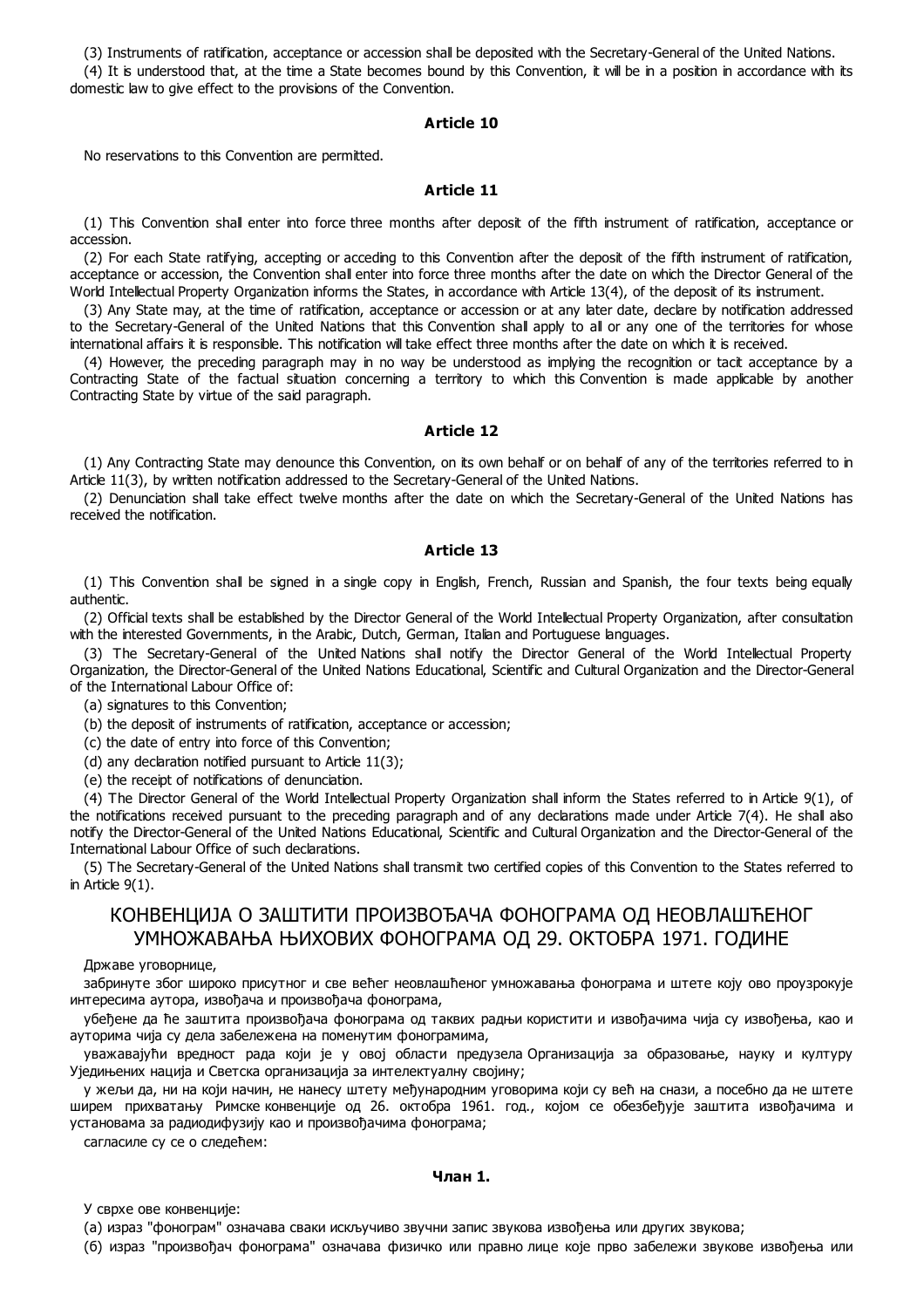друге звуке;

(ц) израз "дупликат" означава производ који садржи звуке снимљене директно или индиректно са фонограма, а који отелотворује све или битан део звукова забележених на том фонограму;

(д) израз "дистрибуирање јавности" означава сваку радњу којом се дупликати фонограма нуде, директно или индиректно, јавности у целини или неком њеном делу.

### **Члан 2.**

Свака држава уговорница мора да штити произвођаче фонограма који су држављани других држава уговорница од производње дупликата без пристанка произвођача, као и од увоза таквих дупликата, под условом да су свака таква производња или увоз учињени у сврхе дистрибуције јавности, и против дистрибуције таквих дупликата јавности.

#### **Члан 3.**

Начин примене ове конвенције су предмет националног права сваке државе уговорнице и укључују једно или више од следећег: заштиту путем признања ауторског права или других посебних права, заштиту путем права које се односи на нелојалну утакмицу, заштиту применом казнених мера.

#### **Члан 4.**

Трајање дате заштите биће предмет националних закона сваке државе уговорнице. Међутим, ако национално право прописује одређено трајање заштите, та заштита неће бити краћа од двадесет година од истека било године у којој су звуци отеловљени у фонограму први пут забележени, или године у којој је фонограм први пут објављен.

#### **Члан 5.**

Ако, као услов за заштиту произвођача фонограма, држава уговорница, на основу свог националног права, захтева испуњавања формалних услова, ови се морају сматрати испуњеним ако сви ауторизовани дупликати фонограма дистрибуирани јавности, или њихови омоти, носе обавештење које се састоји од симбола (Р), који је праћен датумом са годином првог објављивања, постављеним на такав начин да даје разумно обавештење о захтевању заштите, а, ако се на дупликатима или њиховим омотима не идентификује произвођач, његов правни следбеник или носилац искључиве лиценце (навођењем његовог имена, жига или другог одговарајућег назначења), онда обавештење мора, такође, да укључи име произвођача, његовог правног следбеника или носиоца искључиве лиценце.

### **Члан 6.**

Свака држава уговорница која пружа заштиту путем ауторског права или другог посебног права, или казненим мерама, може у свом националном праву предвидети, када је реч о заштити произвођача фонограма, исте врсте ограничења која су дозвољена у погледу заштите аутора књижевних и уметничких дела. Међутим, не смеју се допустити принудне лиценце осим ако се не испуне сви следећи услови:

(а) копирање се користи искључиво у сврхе наставе или научног истраживања;

(б) лиценца је важећа за копирање само на територији државе уговорнице чији су надлежни органи признали лиценцу и не проширује се на извоз дупликата;

(ц) копирање произведено на основу лиценце даје право на праведну накнаду коју одређује поменути надлежни орган, узимајући у обзир, између осталог, број дупликата који ће се произвести.

### **Члан 7.**

(1) Ова конвенција не може се ни на који начин тумачити тако да ограничава или оштећује заштиту која је на други начин обезбеђена ауторима, извођачима, произвођачима фонограма или установама за радиодифузију на основу националног права или међународног уговора.

(2) У надлежности је националног закона сваке државе уговорнице да одлучи о мери у којој, ако уопште, извођачи чија су извођења снимљена на фонограму имају право да уживају заштиту, и о условима уживања такве заштите.

(3) Ни од једне државе уговорнице неће се захтевати да примењује одредбе ове конвенције на било који фонограм снимљен пре него што је та конвенција ступила на снагу у тој држави.

(4) Свака држава уговорница која 29. октобра 1971. пружа заштиту произвођачима фонограма искључиво на основу места првог бележења, може, обавештењем депонованим код генералног директора Светске организације за интелектуалну својину, изјавити да ће примењивати овај критеријум, уместо критеријума држављанства произвођача.

### **Члан 8.**

(1) Међународни биро Светске организације за интелектуалну својину сакупиће и објавити информације у вези са заштитом фонограма. Свака држава уговорница мора одмах да саопшти Међународном бироу све нове законе и службене текстове о овом питању.

(2) Међународни биро мора, на захтев, да пошаље информације било којој држави уговорници о питањима у вези с овом конвенцијом, и да руководи истраживањима и пружа услуге намењеном, олакшавају заштите предвиђене у њој.

(3) Међународни биро мора да извршава функције побројане у ставу (1) и ставу (2) овог члана, за питања из њихове надлежности, у сарадњи с Организацијом за образовање, науку и културу Уједињених нација и Међународном организацијом рада.